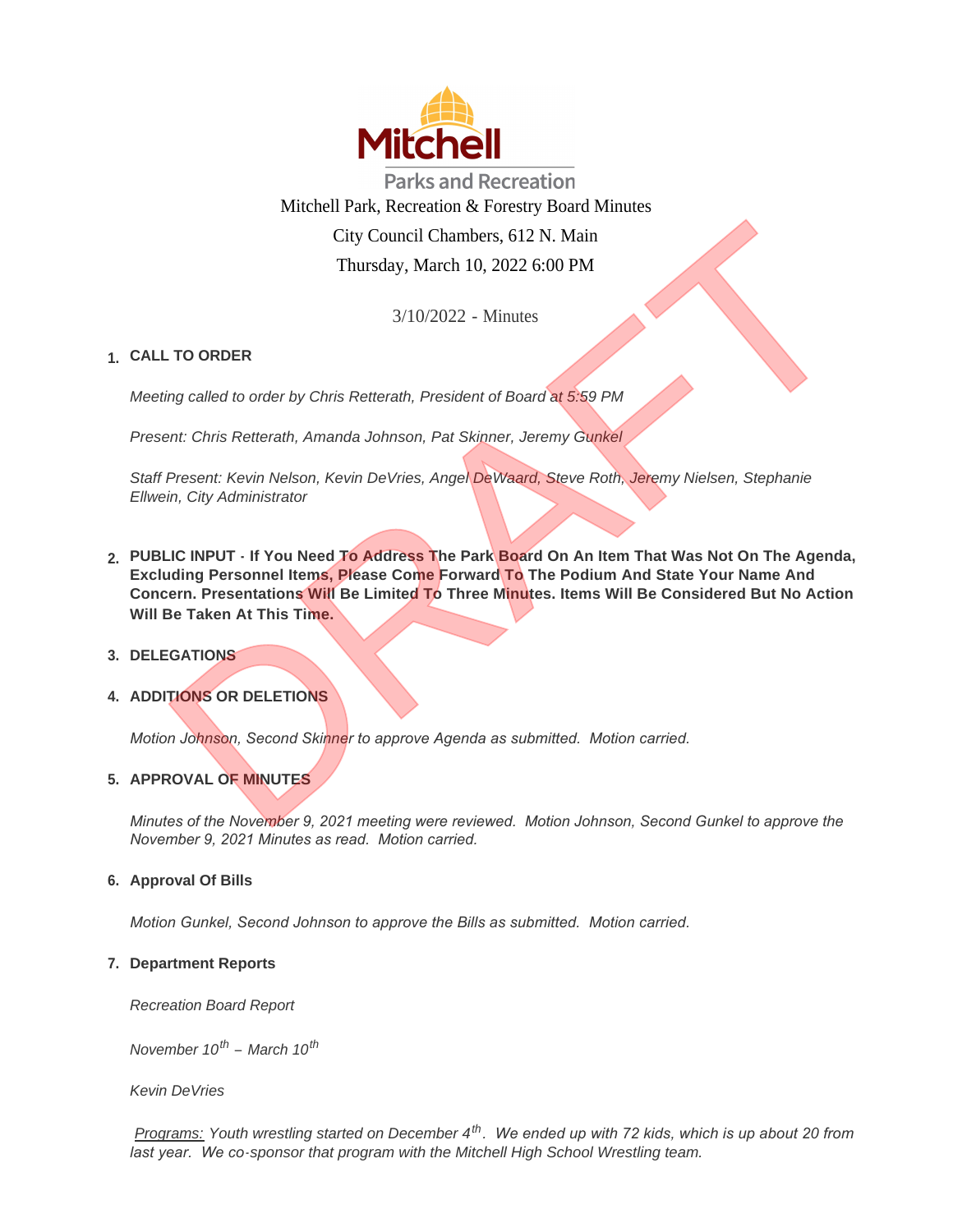*-Youth tennis lessons finished December 16th. Both age groups were filled up and it was held at the 4H building.*

*-Our Youth 5/6 grade Travel Basketball League Started up on January 4th. We have 6 boys and 6 girls' teams this year, which is also up 2 teams from last year. That league runs for 7 weeks at the Rec Center on Tuesday & Thursday.*

*-Men's Basketball League starts up on January 12th. We filled up that league with 25 teams. We run on Wednesday nights at the Rec Center and Middle school through March.*

*-Winter swim lessons are running January through mid April. All levels filled up.*

*-We started working on the summer brochure. We plan on the same schedule as last year with distribution to schools the week of April 4th and registration starting April 18th .* 

#### *Recreation Center:*

*-It was very busy in the month of December with the Holiday's. We sold quite a few memberships as Christmas gifts and had a lot of day pass activity with family visitors. January and the start of February have been good as well.*

*-Filling in of the old pool is complete. We plan on using the space for our after school program and preschool kids for now. We are working on bidding the 2nd phase of the project now and hope to have that out by March. That will include opening the north wall for an entrance and furring out the walls and putting up new sheet rock, new flooring, ceiling, lighting and painting.*  i's Basketball League starts up on January 12<sup>m</sup>. We filled up that league with 25 teams. We run on<br>resday nights at the Rec Center and Middle school through March.<br>Her swim lessons are running January through mid April. A

*-Our birthday parties are still doing well. With the closing of the Ramada we've had several calls for parties that were already booked. Some we were able to accommodate some we were already full.* 

*-The aquatic club hosted their meet Dec 3-5. They had around 325 swimmers. Things went good. We will be hosted the state meet March 3-6. They around 350 swimmers. It was a big meet and things went very well.*

*- We held the Rob Marchand Memorial basketball tournament March 5th. We had 30 teams in town from 5 th grade through 8th grade. We work with the DWU women's basketball team on this event and Harve's Pro Prints sponsors the champion shirts.*

*- We are also in the planning process of getting our 2 pools re-plastered. We are working with Puetz and Acapulco on finalizing the details. The plan is April 11th .* 

#### *Parks & Forestry*

#### *Board Report*

#### *March 2022*

- **Continuing with our tree removals**
- **•** Repaired and painted the boat dock for the Campground
- <sup>l</sup> *Repairing and painting wood picnic tables*
- **•** Cutting and splitting firewood for the Campground
- **•** Repairs on snow removal equipment
- **Changing oil and doing maintenance on equipment getting them ready for this summer**
- **•** Cleaning and organizing the shop and storage buildings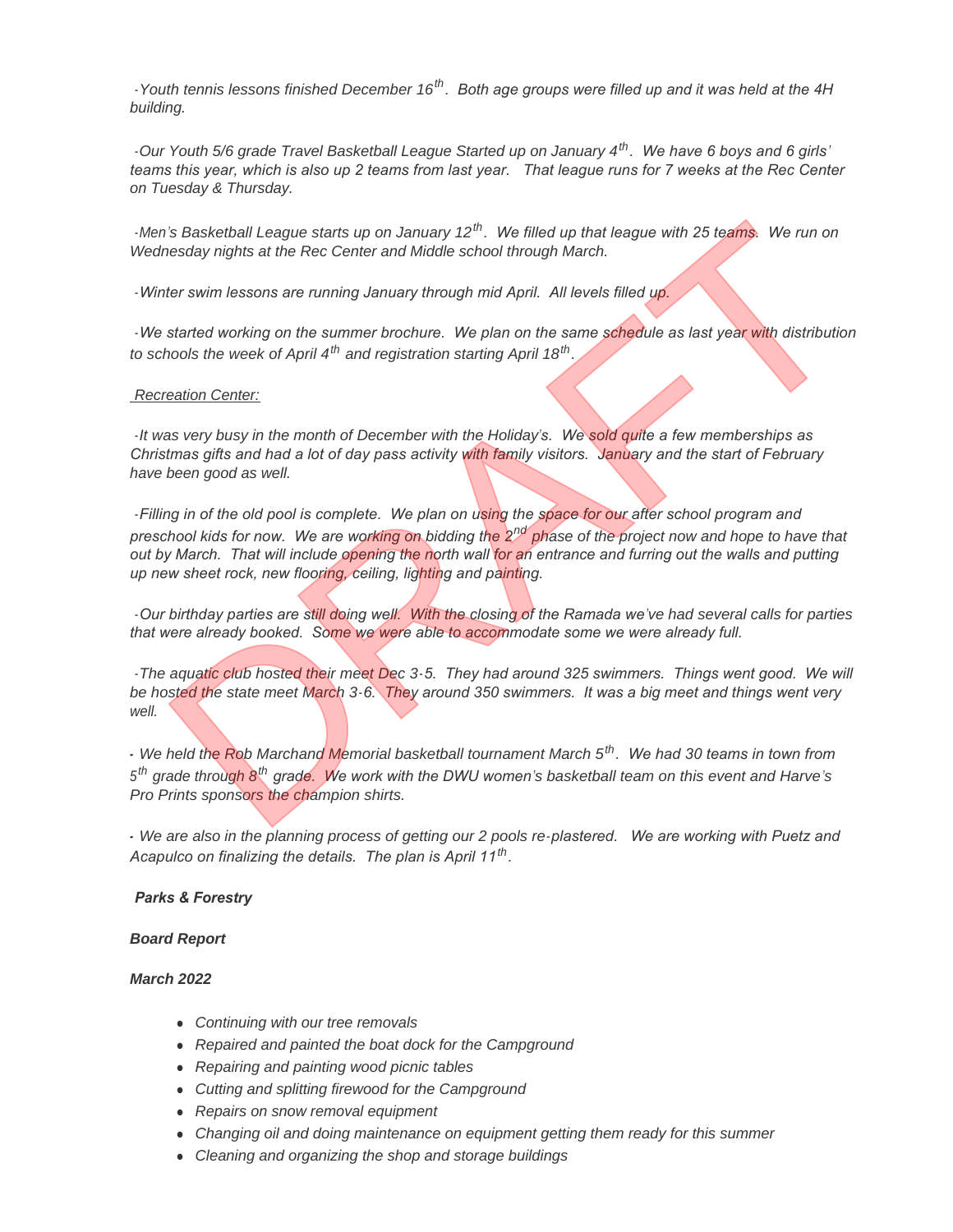- **Show Removal**
- **•** Working on ordering the new boom mower for the tractor
- <sup>l</sup> *Working with the Kiwanis Club on choosing colors and ordering playground equipment for Kiwanis Woodlot Park*
- **•** Had a bleacher rental for bull sale
- **Starting to do interviews for seasonal staff**
- <sup>l</sup> *Cleaned up tree piles around the lake*

## *PARK BOARD REPORT – SPORTS COMPLEX*

#### *March 10, 2022*

#### *ICE ARENA:*

- **League hockey games are done. We have a figure skating show March 11-13 and an adult hockey** *tournament April 8-10.*
- Hockey practices are turning to drop hockey so slowing down on week nights. Figure skating will *go until the end of April.*
- **Staff has been working on: daily cleaning, ice maintenance, some snow removal, trimming trees** when weather was good, going through weed eaters and push mowers, rink maintenance and working *on the middle school room.*
- **Good year, 2021, at the ice arena. Total revenue was \$97,031.86, with \$33,451.24 coming from** *Open Skate/Bumper Cars and rentals.*

**• Kyle Gillespie, President of Rinktec, called. All parts are in for compressors. They were going to** *finish putting it together, pressure test, insulate and finish wiring. Once it is done and here it will take them about 2 weeks to install and very small chance of losing ice if things don't go right so we are going to wait until after the season.* K BOARD REPORT - SPORTS COMPLEX<br>
In 10, 2022<br>
ARENA:<br>
• League hockey games are done. We have a figure skating show March 11-13 and an addit hocke<br>
• Hockey practices are turning to drop hockey so slowing down on week high

#### *CADWELL:*

• Scoreboards and posts are pulled on west softball fields. Two sets of posts are re-set then the *ground froze. Had a few issues with field light wires. We have 3 of the scoreboards and the fourth should be here any time.* 

- **Teams** were out practicing with nice weather last week. Put out some garbage cans.
- Turf update

#### *SOCCER:*

**•** Started marking out fields for MSA changes. Starts first of April.

#### **Request Approval Of 2022 Tennis Association Agreement 8.**

*Roth submitted the 2022 Tennis Association Agreement to the Board for approval noting the only change is increasing the per athlete fee from \$10.00 to \$11.00. Pat Moller, Mitchell Tennis Association President addressed the Board regarding the increase stating the Association is unable to afford much more in fee increases and praised the good working relationship with park staff and association. Motion Skinner, Second Gunkel to approve the 2022 Tennis Association Agreement as submitted. Motion carried.* 

#### **Request Approval Of 2022 Sports Complex Policy Manual 9.**

*Board reviewed the 2022 Sports Complex Policy Manual submitted for approval. Nielsen informed the Board the only changes were an increase in per athlete fee to \$21 for ages 13 and up and \$11.00 for ages 12 and*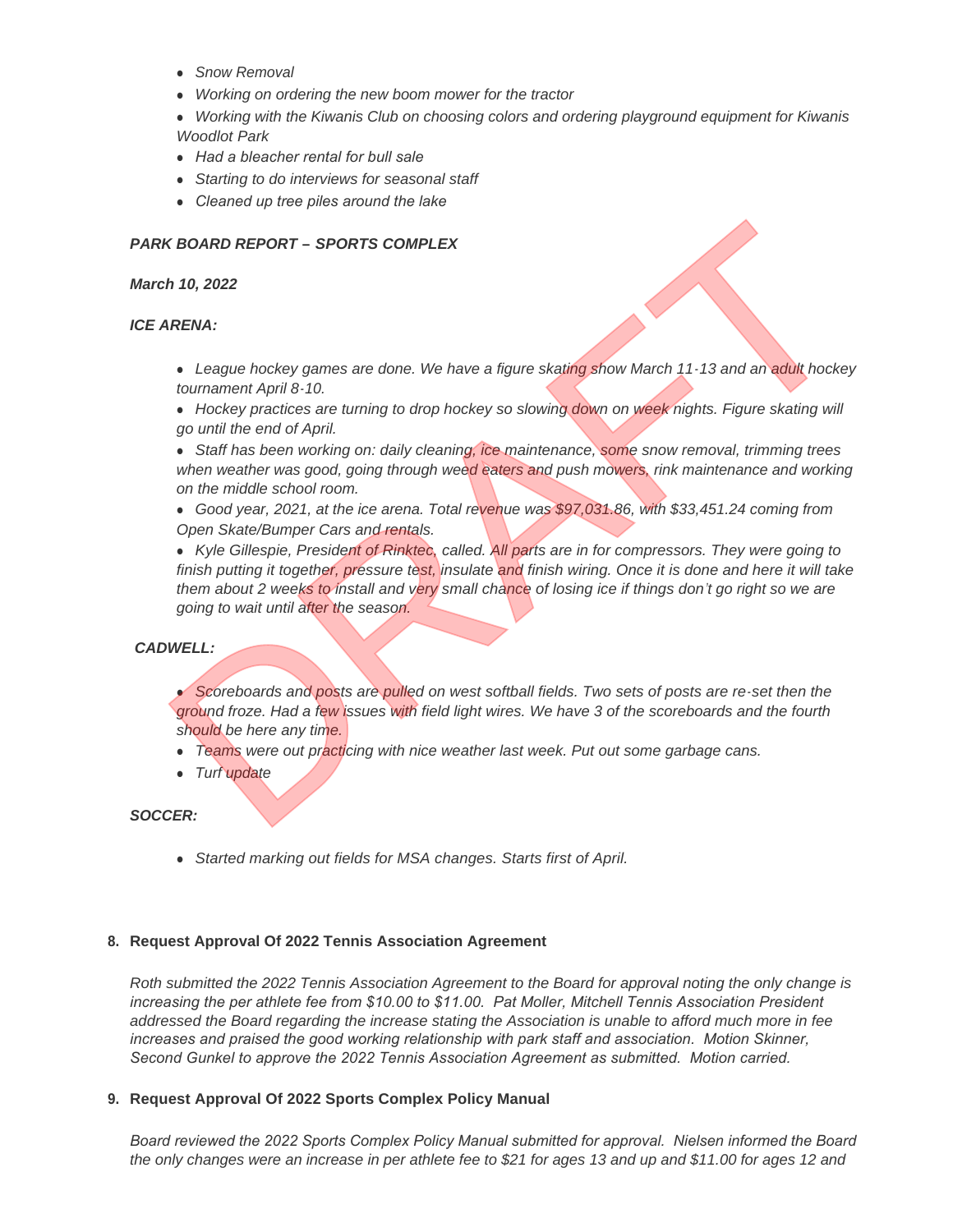*under, diamond and field game fee to \$35.00 per day per diamond/field and tournament fee to \$35.00 per day per diamond/field. Motion Gunkel, Second Johnson to approve the 2022 Sports Complex Policy Manual as submitted. Motion carried.*

### **Request Approval Of 2022 Softball Association Agreement 10.**

 *Nielsen presented the 2022 Softball Association Agreement to the Board for approval noting the only changes were an increase in per athlete fee to \$21 for ages 13 and up and \$11.00 for ages 12 and under, diamond and field game fee of \$35.00 per day per diamond/field. Motion Johnson, Second Skinner to approve the 2022 Softball Association Agreement as presented. Motion carried.* 

### **Request Approval Of 2022 Mitchell Baseball Association Agreement 11.**

*Nielsen submitted the 2022 Mitchell Baseball Association Agreement to the Board for approval noting the only changes were an increase in per athlete fee to \$21 for ages 13 and up and \$11.00 for ages 12 and*  under, diamond and field game fee of \$35.00 per day per diamond/field. Also added to the contract under Section 10(b) additional rules were added to apply to Drake Field due to the installation of artificial turf.  *Motion Johnson, Second Gunkel to approve the 2022 Mitchell Baseball Association Agreement as submitted. Motion carried.* the mustain and field game fee of \$35.00 per day per diamond/field. Motion Johnson, Second Skinner to<br>ond and field game fee of \$35.00 per day per diamond/field. Motion Johnson, Second Skinner to<br>you the 2022 Softball Asso

## **Request Approval Of 2022 Co-Ed Softball Agreement 12.**

*Nielsen presented the 2022 Co-Ed Softball Agreement to the Board for approval noting the only changes were an increase in per athlete fee to \$21 for ages 13 and up and \$11.00 for ages 12 and under*  and will only be charged to new Co-Ed athletes who have not paid in Men's or Women's League this year,  *diamond and field game fee of \$17.50 per day per diamond/field (when no chalk is used and \$20.00 per diamond/field per hour for lights. Motion Johnson, Second Gunkel to approve the 2022 Co-Ed Softball Agreement as presented. Motion carried.*

#### 13. Request Approval Of 2022 Travel Team Agreement

*Nielsen submitted the 2022 Travel Team Agreement to the Board for approval noting the only changes were an increase in per athlete fee to \$21 for ages 13 and up and \$11.00 for ages 12 and under, diamond and field game fee of \$35.00 per day per diamond/field. Motion Johnson, Second Gunkel to approve the 2022 Travel Team Agreement as submitted. Motion carried.*

#### **Request Approval Of 2022 Mitchell Soccer Agreement 14.**

*Nielsen presented the 2022 Mitchell Soccer Agreement to the Board for approval noting the only changes were an increase in per athlete fee to \$21 for ages 13 and up and \$11.00 for ages 12 and under, diamond and field game fee of \$35.00 per day per diamond/field. Motion Johnson, Second Gunkel to approve the 2022 Mitchell Soccer Agreement as presented. Motion carried.*

# **Request Approval Of 2022 Concession Stand Lease Hockey Agreement 15.**

*Board reviewed for approval the 2022 Concession Stand Lease Hockey Agreement. Nielsen stated the only changes were raising the lease from \$300 to \$330 and adding the City currently has an exclusive product agreement relating to: Beverage products: Operator shall only sell, dispense, or otherwise made available Pepsi-Cola Products. Motion Gunkel, Second Skinner to approve the 2022 Concession Stand Lease Hockey Agreement as submitted. Motion carried.* 

# **Request Approval Of 2022 Concession Stand Lease Agreement 16.**

*Board reviewed for approval the 2022 Concession Stand Lease Agreement. Nielsen stated the only changes were raising the lease from \$300 to \$330 and adding the City currently has an exclusive product agreement relating to: Beverage products: Operator shall only sell, dispense, or otherwise made available*